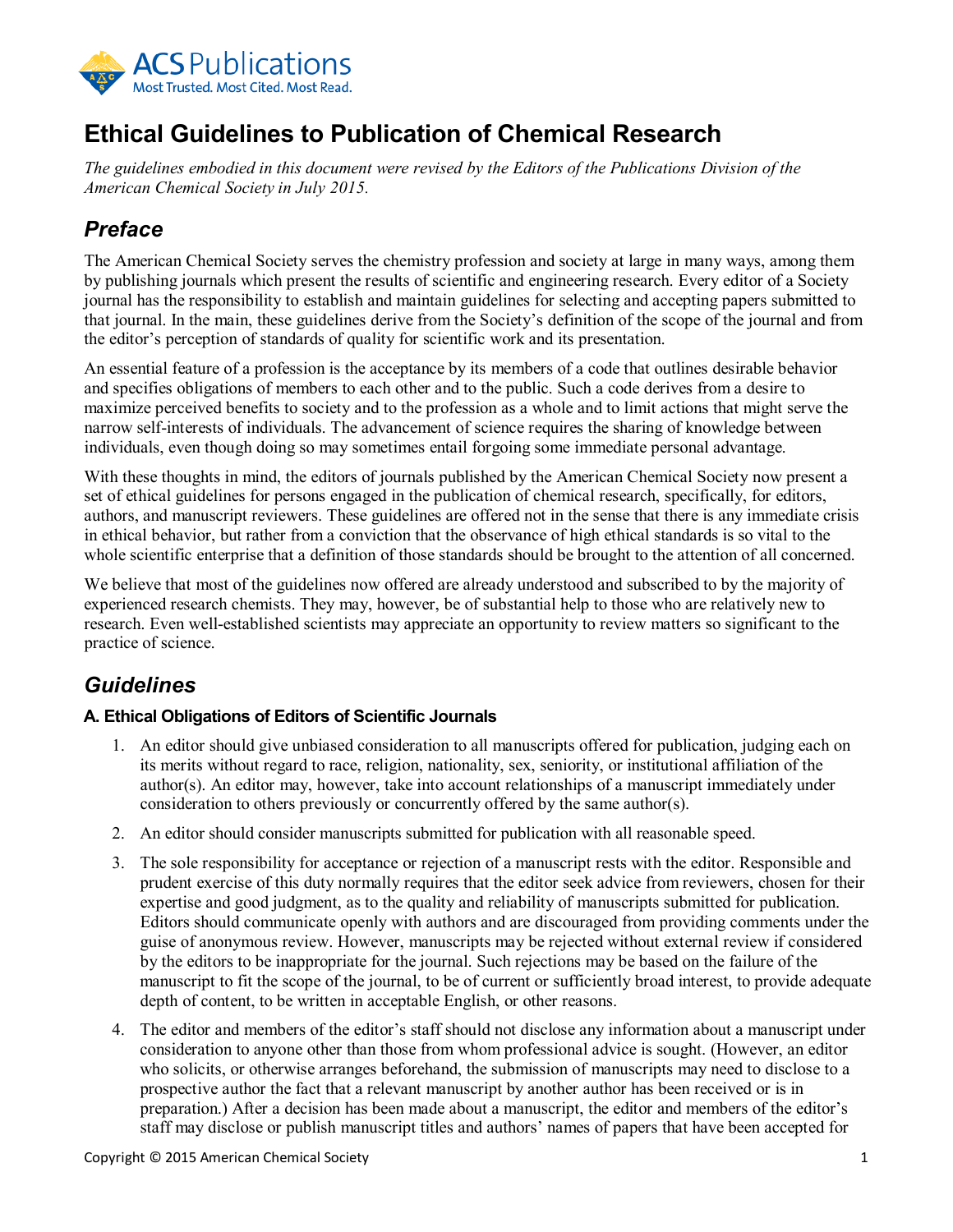

publication, but no more than that unless the author's permission has been obtained. If a decision has been made to reject a manuscript for ethical violations, the editor and members of the editor's staff may disclose the manuscript title and authors' names to other ACS journal editors.

- 5. An editor should respect the intellectual independence of authors.
- 6. Editorial responsibility and authority for any manuscript authored by an editor and submitted to the editor's journal should be delegated to some other qualified person, such as another editor of that journal or a member of its Editorial Advisory Board. Editors should also delegate manuscripts submitted by recent graduates (within at least the prior 5 years), by collaborators, or by colleagues at the same institution to some other qualified person, such as another editor of that journal or a member of its Editorial Advisory Board. Editorial consideration of such manuscripts in any way or form would constitute a conflict of interest, and is therefore improper.
- 7. Unpublished information, arguments, or interpretations disclosed in a submitted manuscript should not be used in an editor's own research except with the consent of the author. However, if such information indicates that some of the editor's own research is unlikely to be profitable, the editor could ethically discontinue the work. When a manuscript is so closely related to the current or past research of an editor as to create a conflict of interest, the editor should arrange for some other qualified person to take editorial responsibility for that manuscript. In some cases, it may be appropriate to tell an author about the editor's research and plans in that area.
- 8. If an editor is presented with convincing evidence that the main substance or conclusions of a report published in an editor's journal are erroneous, the editor should facilitate publication of an appropriate report pointing out the error and, if possible, correcting it. The report may be written by the person who discovered the error or by an original author.
- 9. An author may request that the editor not use certain reviewers in consideration of a manuscript. However, the editor may decide to use one or more of these reviewers, if the editor feels their opinions are important in the fair consideration of a manuscript. This might be the case, for example, when a manuscript seriously disagrees with the previous work of a potential reviewer.

### **B. Ethical Obligations of Authors**

Authors are expected to adhere to the following ethical guidelines; infractions may result in the application of sanctions by the editor(s), including but not limited to the suspension or revocation of publishing privileges.

- 1. An author's central obligation is to present an accurate and complete account of the research performed, absolutely avoiding deception, including the data collected or used, as well as an objective discussion of the significance of the research. Data are defined as information collected or used in generating research conclusions. The research report and the data collected should contain sufficient detail and reference to public sources of information to permit a trained professional to reproduce the experimental observations.
- 2. An author should recognize that journal space is a precious resource created at considerable cost. An author therefore has an obligation to use it wisely and economically.
- 3. When requested, the authors should make every reasonable effort to provide data, methods, and samples of unusual materials unavailable elsewhere, such as clones, microorganism strains, antibodies, etc., to other researchers, with appropriate material transfer agreements to restrict the field of use of the materials so as to protect the legitimate interests of the authors. Authors are encouraged to submit their data to a public database, where available.
- 4. An author should cite those publications that have been influential in determining the nature of the reported work and that will guide the reader quickly to the earlier work that is essential for understanding the present investigation. Except in a review, citation of work that will not be referred to in the reported research should be minimized. An author is obligated to perform a literature search to find, and then cite,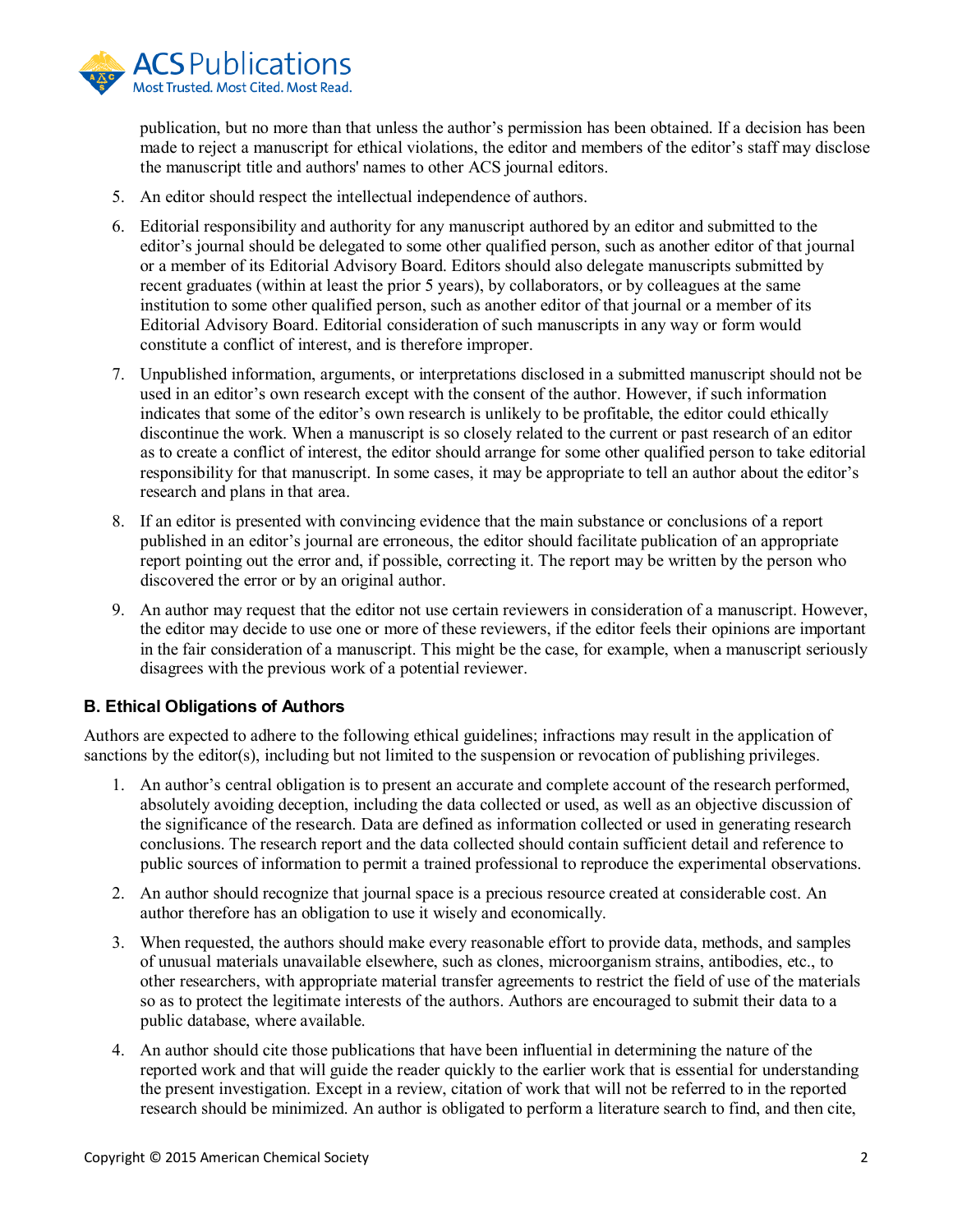

the original publications that describe closely related work. For critical materials used in the work, proper citation to sources should also be made when these were supplied by a nonauthor.

- 5. Any unusual hazards inherent in the chemicals, equipment, or procedures used in an investigation should be clearly identified in a manuscript reporting the work. Authors should inform the editor if a manuscript could be considered to report research that, based on current understanding, can be reasonably expected to provide knowledge, products, or technologies that could be directly misapplied by others to pose a threat to public health and safety, agricultural crops and other plants, animals, the environment, or materiel.
- 6. Fragmentation of research reports should be avoided. A scientist who has done extensive work on a system or group of related systems should organize publication so that each report gives a well-rounded account of a particular aspect of the general study. Fragmentation consumes journal space excessively and unduly complicates literature searches. The convenience of readers is served if reports on related studies are published in the same journal, or in a small number of journals.
- 7. In submitting a manuscript for publication, an author should inform the editor of related manuscripts that the author has under editorial consideration or in press. Copies of those manuscripts should be supplied to the editor, and the relationships of such manuscripts to the one submitted should be indicated.
- 8. It is improper for an author to submit manuscripts describing essentially the same research to more than one journal of primary publication, unless it is a resubmission of a manuscript rejected for or withdrawn from publication. It is generally permissible to submit a manuscript for a full paper expanding on a previously published brief preliminary account (a "communication" or "letter") of the same work. However, at the time of submission, the editor should be made aware of the earlier communication, and the preliminary communication should be cited in the manuscript.
- 9. An author should identify the source of all information quoted or offered, except that which is common knowledge. Information obtained privately, as in conversation, correspondence, or discussion with third parties, should not be used or reported in the author's work without explicit permission from the investigator with whom the information originated. Information obtained in the course of confidential services, such as refereeing manuscripts or grant applications, should be treated similarly.
- 10. An experimental or theoretical study may sometimes justify criticism, even severe criticism, of the work of another scientist. When appropriate, such criticism may be offered in published papers. However, in no case is personal criticism considered to be appropriate.
- 11. The co-authors of a paper should be all those persons who have made significant scientific contributions to the work reported and who share responsibility and accountability for the results. Authors should appropriately recognize the contributions of technical staff and data professionals. Other contributions should be indicated in a footnote or an "Acknowledgments" section. An administrative relationship to the investigation does not of itself qualify a person for co-authorship (but occasionally it may be appropriate to acknowledge major administrative assistance). Deceased persons who meet the criterion for inclusion as co-authors should be so included, with a footnote reporting date of death. No fictitious name should be listed as an author or coauthor. The author who submits a manuscript for publication accepts the responsibility of having included as co-authors all persons appropriate and none inappropriate. The submitting author should have sent each living co-author a draft copy of the manuscript and have obtained the co-author's assent to co-authorship of it.
- 12. The corresponding author must reveal to the editor and to the readers of the journal any potential and/or relevant competing financial or other interest (of all authors) that might be affected by publication of the results contained in the authors' manuscript. Conflicts of interest and sources of funding of the research reported must be clearly stated at the time of manuscript submission and will be included in the published article. In addition, all authors must declare  $(1)$  the existence of any significant financial interest ( $\geq$ \$5,000 or  $>5\%$  equity interest) in corporate or commercial entities dealing with the subject of the manuscript; (2) any employment or other relationship (within the past three years) with entities that have a financial or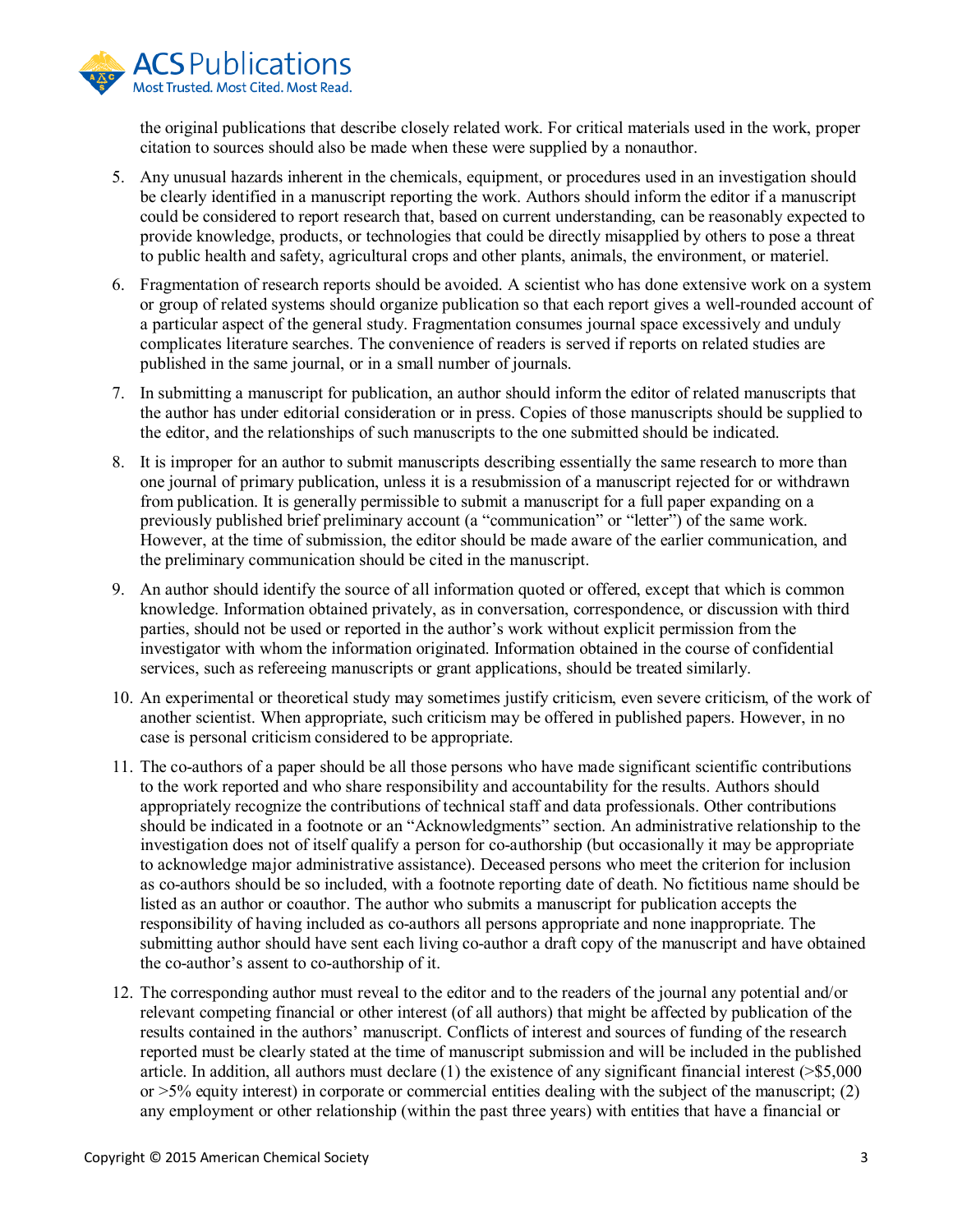

other interest in the results of the manuscript (to include paid consulting, expert testimony, honoraria, and membership of advisory boards or committees of the entity). The corresponding author must advise the editor at the time of submission either that there is no conflict of interest to declare, or should disclose potential conflicts of interest that will be acknowledged in the published article.

- 13. Plagiarism is not acceptable in ACS journals. ACS journals adhere to the U.S. National Science Foundation definition of plagiarism as "the appropriation of another person's ideas, processes, results, or words without giving appropriate credit" (45 Code of Federal Regulations, Section 689.1). Authors should not engage in plagiarism - verbatim or near-verbatim copying, or very close paraphrasing, of text or results from another's work. Authors should not engage in self-plagiarism (also known as duplicate publication) - unacceptably close replication of the author's own previously published text or results without acknowledgement of the source. ACS applies a "reasonable person" standard when deciding whether a submission constitutes self-plagiarism/duplicate publication. If one or two identical sentences previously published by an author appear in a subsequent work by the same author, this is unlikely to be regarded as duplicate publication. Material quoted verbatim from the author's previously published work must be placed in quotation marks. In contrast, it is unacceptable for an author to include significant verbatim or near-verbatim portions of his/her own work, or to depict his/her previously published results or methodology as new, without acknowledging the source. (Modeled with permission from Society for Industrial and Applied Mathematics: Authorial Integrity in Scientific Publication [http://www.siam.org/books/plagiarism.php.](http://www.siam.org/books/plagiarism.php))
- 14. The American Chemical Society Publications rules and ethical guidelines provide mandatory standards of practice in experimental studies performed using biological samples obtained from animals or human subjects. Studies submitted for publication approval must present evidence that the described experimental activities have undergone local institutional review assessing safety and humane usage of study subject animals. In the case of human subjects authors must also provide a statement that study samples were obtained through the informed consent of the donors, or in lieu of that evidence, by the authority of the institutional board that licensed the use of such material. Authors are requested to declare the identification or case number of institution approval as well as the name of the licensing committee in a statement placed in the section describing the studies' Material and Methods.
- 15. Images should be free from misleading manipulation. When images are included in an account of research performed or in the data collection as part of the research, an accurate description of how the images were generated and produced should be provided.

#### **C. Ethical Obligations of Reviewers of Manuscripts**

- 1. Inasmuch as the reviewing of manuscripts is an essential step in the publication process, and therefore in the operation of the scientific method, every scientist has an obligation to do a fair share of reviewing.
- 2. A chosen reviewer who feels inadequately qualified to judge the research reported in a manuscript should return it promptly to the editor.
- 3. A reviewer (or referee) of a manuscript should judge objectively the quality of the complete manuscript and the Supporting Information, including the experimental and theoretical data, the interpretations and exposition, with due regard to the maintenance of high scientific and literary standards. A reviewer should respect the intellectual independence of the authors.
- 4. A reviewer should be sensitive to the appearance of a conflict of interest when the manuscript under review is closely related to the reviewer's work in progress or published. If in doubt, the reviewer should return the manuscript promptly without review, advising the editor of the conflict of interest or bias. Alternatively, the reviewer may wish to furnish a signed review stating the reviewer's interest in the work, with the understanding that it may, at the editor's discretion, be transmitted to the author.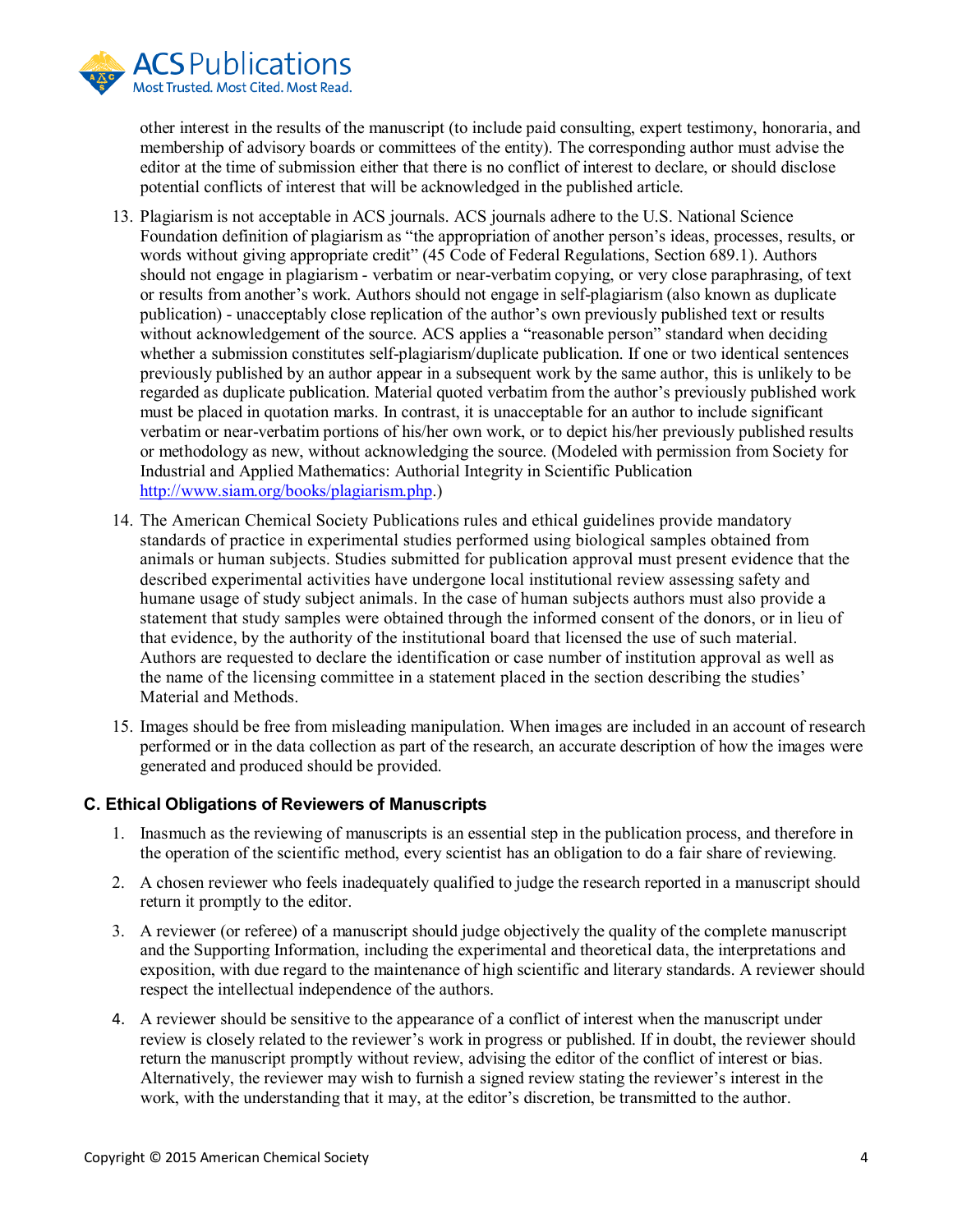

- 5. A reviewer should not evaluate a manuscript authored or co-authored by a person with whom the reviewer has a personal or professional connection if the relationship would bias judgment of the manuscript.
- 6. Confidentiality and peer reviewer anonymity are expectations throughout the editorial review process in order to allow for candid discussion and evaluation regarding submitted scientific content.
	- a. Manuscript Confidentiality: A reviewer should treat both the submitted manuscript and data as received from the journal, and his/her referee report and related correspondence as confidential documents. Such documents should neither be disclosed to nor discussed with others except, in special cases, when shared in confidence with persons from whom specific expert advice may be sought. In such instances, the identities of those to be consulted should be disclosed to the editor in advance.
	- b. Reviewer and Review Confidentiality: If the reviewer wishes to disclose his/her identity to the manuscript authors, the editor should be consulted, and the decision to disclose such information to authors is the sole discretion of the editor. Reviewers may disclose publicly that they have served as an invited reviewer for a named ACS journal. However, under no circumstances should the reviewer identify himself/herself as the reviewer of a specific manuscript. In addition, the reviewer may not disclose the contents of the submitted review to any individual or organization. This expectation of peer review confidentiality and anonymity extends beyond the publication or rejection of the submitted manuscript.
- 7. Reviewers should explain and support their judgments adequately so that editors and authors may understand the basis of their comments. Any statement that an observation, derivation, or argument had been previously reported should be accompanied by the relevant citation. Unsupported assertions by reviewers (or by authors in rebuttal) are of little value and should be avoided.
- 8. A reviewer should be alert to failure of authors to cite relevant work by other scientists, bearing in mind that complaints that the reviewer's own research was insufficiently cited may seem self-serving. A reviewer should call to the editor's attention any substantial similarity between the manuscript under consideration and any published paper or any manuscript submitted concurrently to another journal.
- 9. A reviewer should act promptly, submitting a report in a timely manner. Should a reviewer receive a manuscript at a time when circumstances preclude prompt attention to it, the unreviewed manuscript should be returned immediately to the editor. Alternatively, the reviewer might notify the editor of probable delays and propose a revised review date.
- 10. Reviewers should not use or disclose unpublished information, arguments, or interpretations contained in a manuscript under consideration, except with the consent of the author. If this information indicates that some of the reviewer's work is unlikely to be profitable, the reviewer, however, could ethically discontinue the work. In some cases, it may be appropriate for the reviewer to write the author, with copy to the editor, about the reviewer's research and plans in that area.
- 11. The review of a submitted manuscript may sometimes justify criticism, even severe criticism, from a reviewer. When appropriate, such criticism may be offered in published papers. However, in no case is personal criticism of the author considered to be appropriate.
- 12. Reviewers should notify editors of concerns with respect to manuscripts that report research that, based on current understanding, can be reasonably expected to provide knowledge, products, or technologies that could be directly misapplied by others to pose a threat to public health and safety, agricultural crops and other plants, animals, the environment, or materiel.